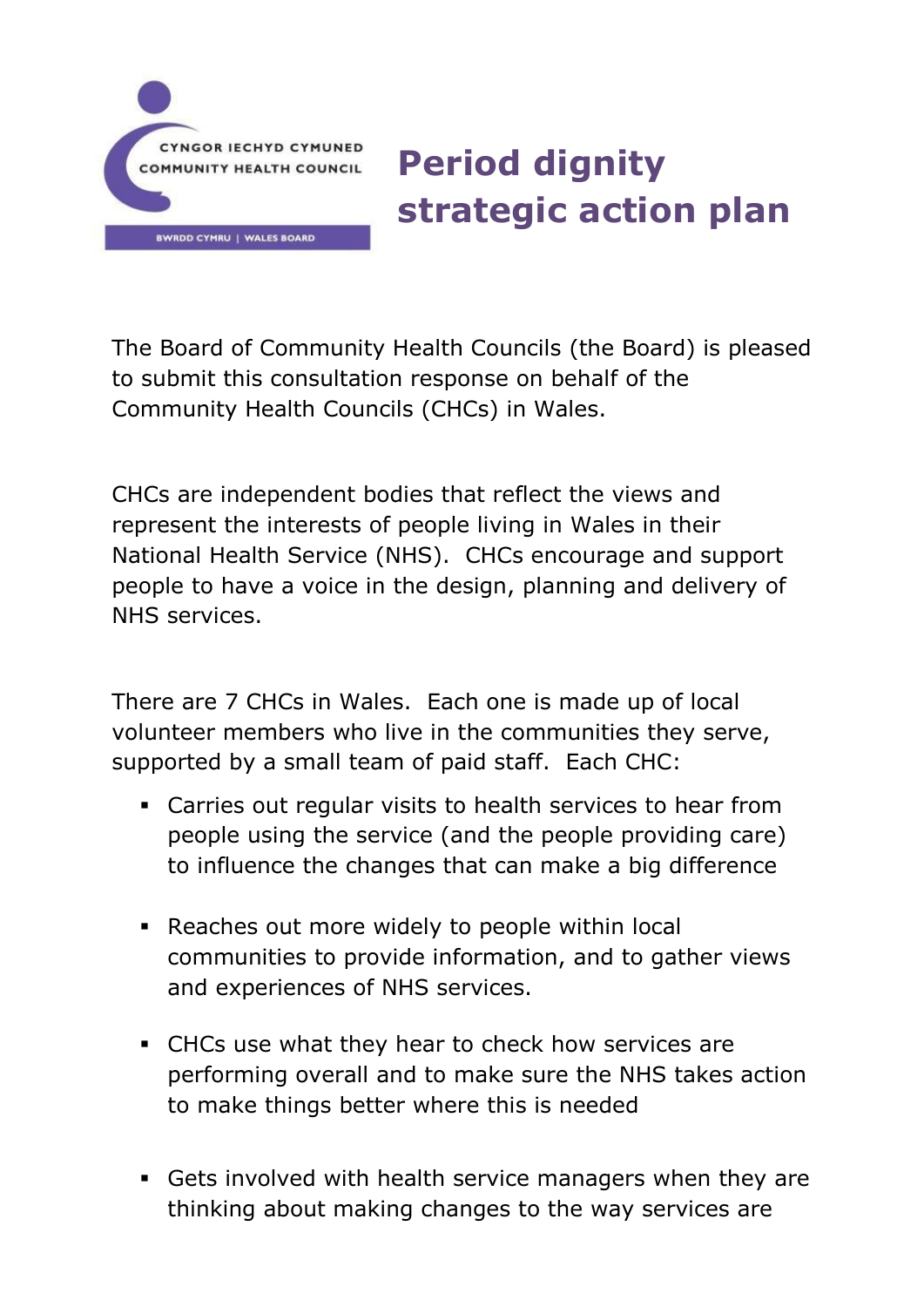delivered so that people and communities have their say from the start

 Provides a complaints advocacy service that is free, independent and confidential to help people to raise their concerns about NHS care and treatment.

The Board of CHCs (the Board) exists to support, assist, advise and manage the performance of CHCs. It represents the collective views of CHCs across Wales.

# **Consultation questions**

#### **Question 1 - Do you agree with the vision for period dignity outlined in the plan? What suggestions would you make to improve it?**

We agree with the vision. We feel the impact of the vision and proposed actions will demonstrate how important this issue is for anyone who experiences a period.

We are pleased that the vision supports the recognition that period education should not end in the brief teenage years. We also support the recognition that many people suffer in silence until other health issues present themselves in later life. This demonstrates that problems relating to the cycle of a period are misunderstood or missed entirely.

We agree that the stigma or shame associated with periods, whether that is period poverty or period related health issues, should end and people need access to the right information and products wherever they find themselves.

CHCs would be interested in understanding the membership and terms of reference for the Ministerial Period Dignity Roundtable especially in terms of how their continuous engagement with children and young people will develop over the 5 years.

Action (1) 'via the membership of the roundtable group, children, young people and adults will have a voice and a platform through which to engage with Welsh Government and Ministers and to raise emerging issues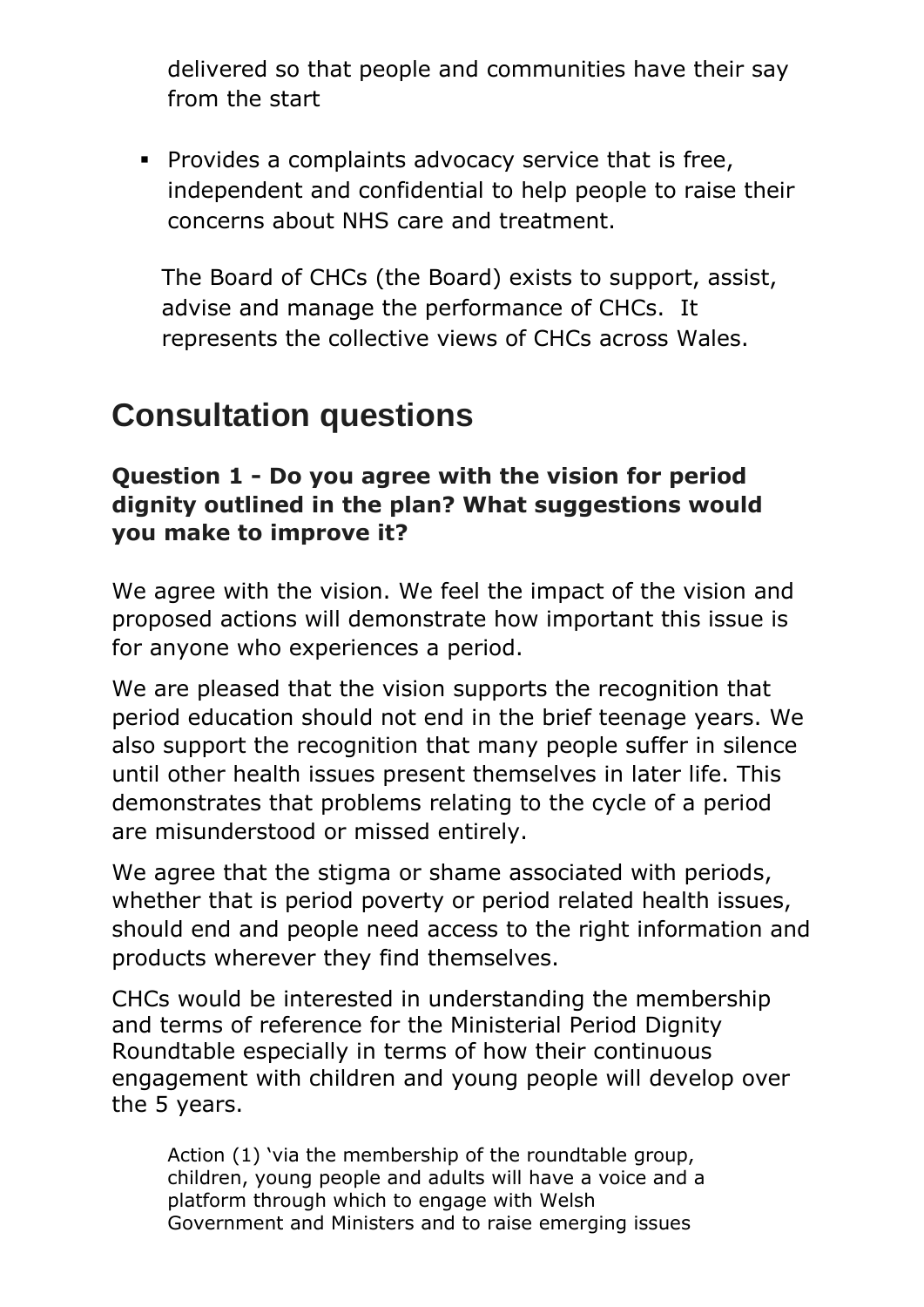and issues that matter to them and consider possible solutions'

#### **Question 2 - How achievable is the vision within the next five years? What will prevent achievement of the vision and what may help to realise the vision?**

We think that the vision is achievable within 5 years with the necessary in-depth education resources being delivered upfront across all Welsh business/education/public/private sectors.

We also recognise that there is a possibility that the vision may not be realised without:

- **•** properly resourcing
- awareness/education raising
- culture change
- access to products and,
- **-** leadership buy in.

The action plan could go further to acknowledge the reality that some children reach puberty and start their period before secondary school. The action plan could offer more detail on the early years support / education on periods that will be offered to children under the age of 11, their parents and educators.

#### **Question 3 - The Plan is structured by policy theme. Are there themes or specific actions missing from the plan? What are these and whose responsibility are they?**

We support the actions within the plan.

We look forward to seeing more information in relation to action 5 which looks to develop a period dignity communications strategy: aimed at ending stigma and taboo related to periods, open up wider conversations around periods for all regardless of age or gender. Also, we are interested in how the communications plan will be drafted with direct input from those who have periods and how these individuals will be reached.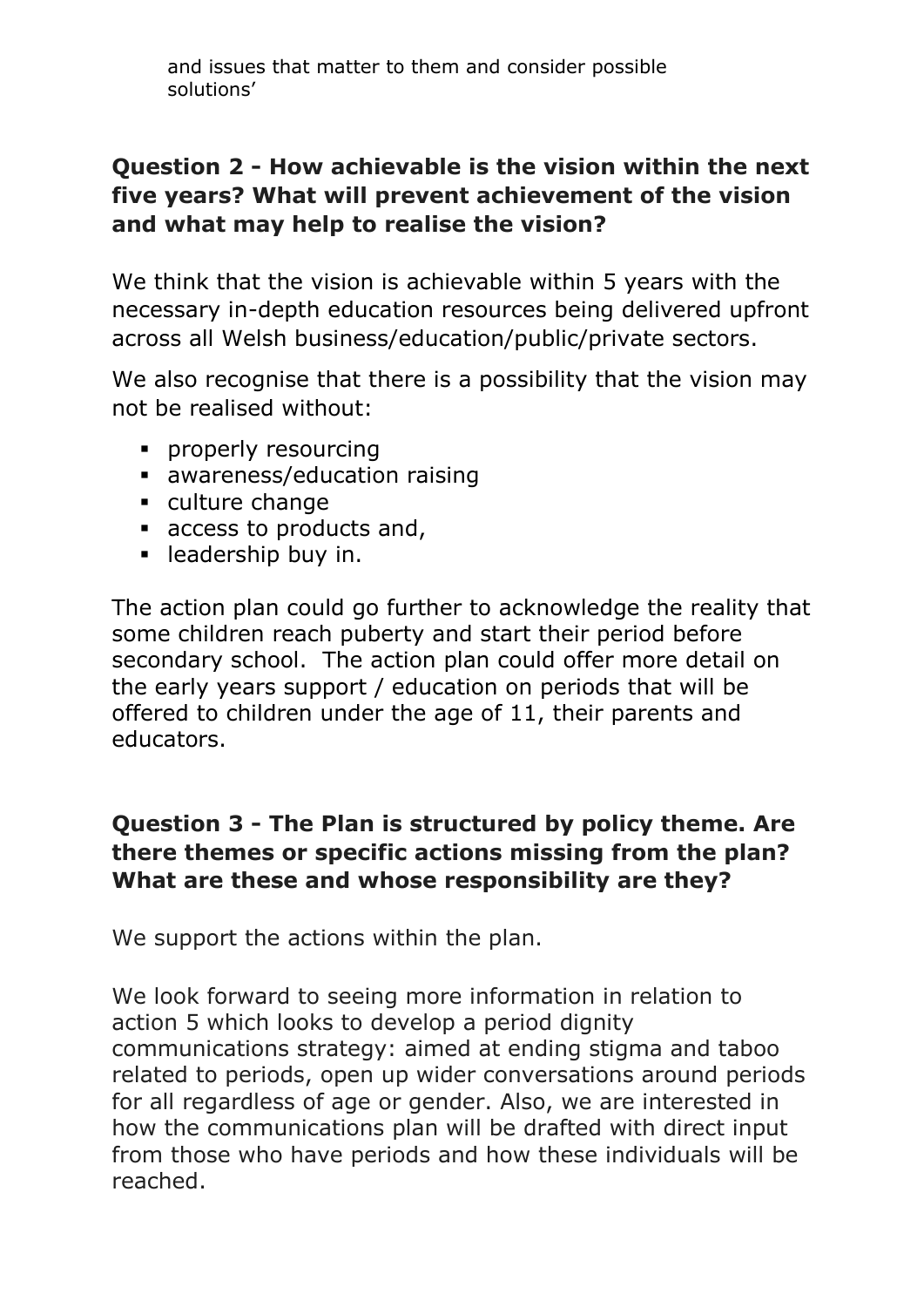As part of the communications plan, it would also be interesting to hear the views of others affected indirectly to understand the impact it may have on those individuals living, working and/or studying with those who have periods.

We think the role of educators and supporting how parents inform their children (of all genders) about periods will have an impact on changing the culture and ending the stigma. This has the potential of a longer term influence in the work place and society in later life.

**Question 4 - Does the Period Dignity Strategic Action plan adequately respond to the intersection between period dignity and period poverty with protected characteristics and the experience of socio economic disadvantage. If not, how can we improve this?**

Yes, we agree the action plan responds to the intersection between period dignity and period poverty with protected characteristics and the experience of socio economic disadvantage.

The continued targeting and engagement with those who have protected characteristics and a focus on people's life experiences is key to bridging the gap and allowing everyone the same opportunities.

**Question 5 - What more should the Welsh Government do in relation to broader health based issues such perimenopause, the menopause, endometriosis, polycystic ovary syndrome (PCOS), premenstrual dysphoric disorder (PMDD) and gynaecological cancers. Do you believe these actions should be included in the Period Dignity Strategic Action Plan or in other policy work?**

It is helpful to see other period related health issues highlighted such as endometriosis, polycystic ovary syndrome (PCOS), premenstrual dysphoric disorder (PMDD), and gynaecological cancers.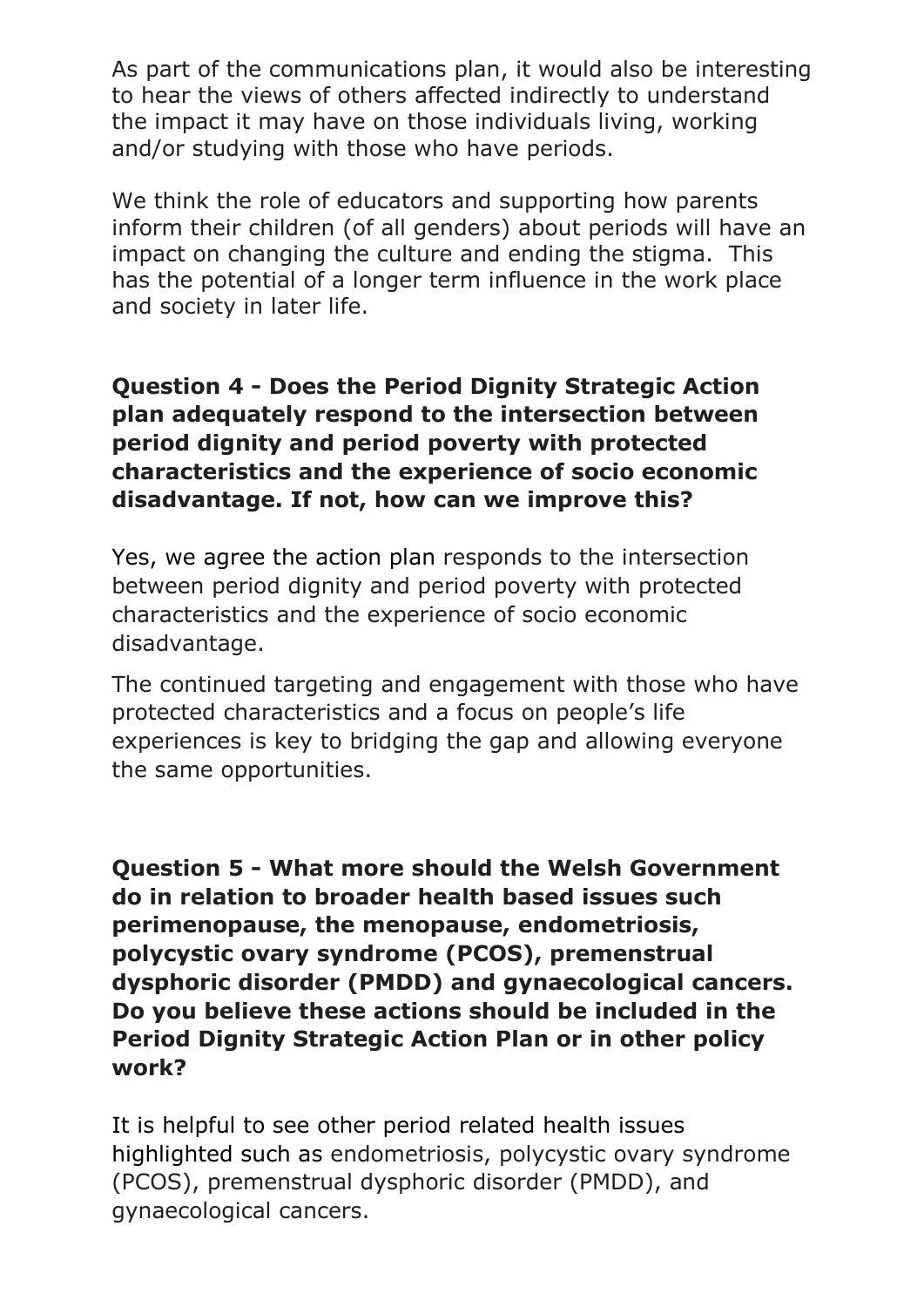It's worth highlighting that the impacts of severe period experiences/related health issues are physical and mental. Any policies developed should be clear that ease of access to products, health services or reasonable adjustments in education or the workplace should recognise physical and mental health needs.

Period related issues or other health issues related to periods is a silent dominating issue for people who have severe experiences. A current lack of understanding or support in the workplace is likely to mean people who require additional support may keep quiet about the real issue being experienced.

Some women spend years not realising they suffer from endometriosis, polycystic ovarian syndrome, premenstrual dysphoric disorder (PMDD), or another major health problem because they have confused it with Pre-Menstrual Stress (PMS).

CHCs have highlighted that workplace policies are needed to support employers and employees about these issues.

**Question 6 - We would like to know your views on the effects that the Period Dignity Strategic Action Plan would have on the Welsh language, specifically on opportunities for people to use Welsh and on treating the Welsh language no less favourably than English. What effects do you think there would be? How could positive effects be increased, or negative effects be mitigated?**

We support the need for those people with period related issues to be able to access products and/or health care in their chosen language. We agree that the Welsh Language should be treated no less favourably than English. Services and information related to period dignity and period poverty should be bilingual where possible.

We support the need for those people with period related issues to be able to access products and/or health care in Welsh or English.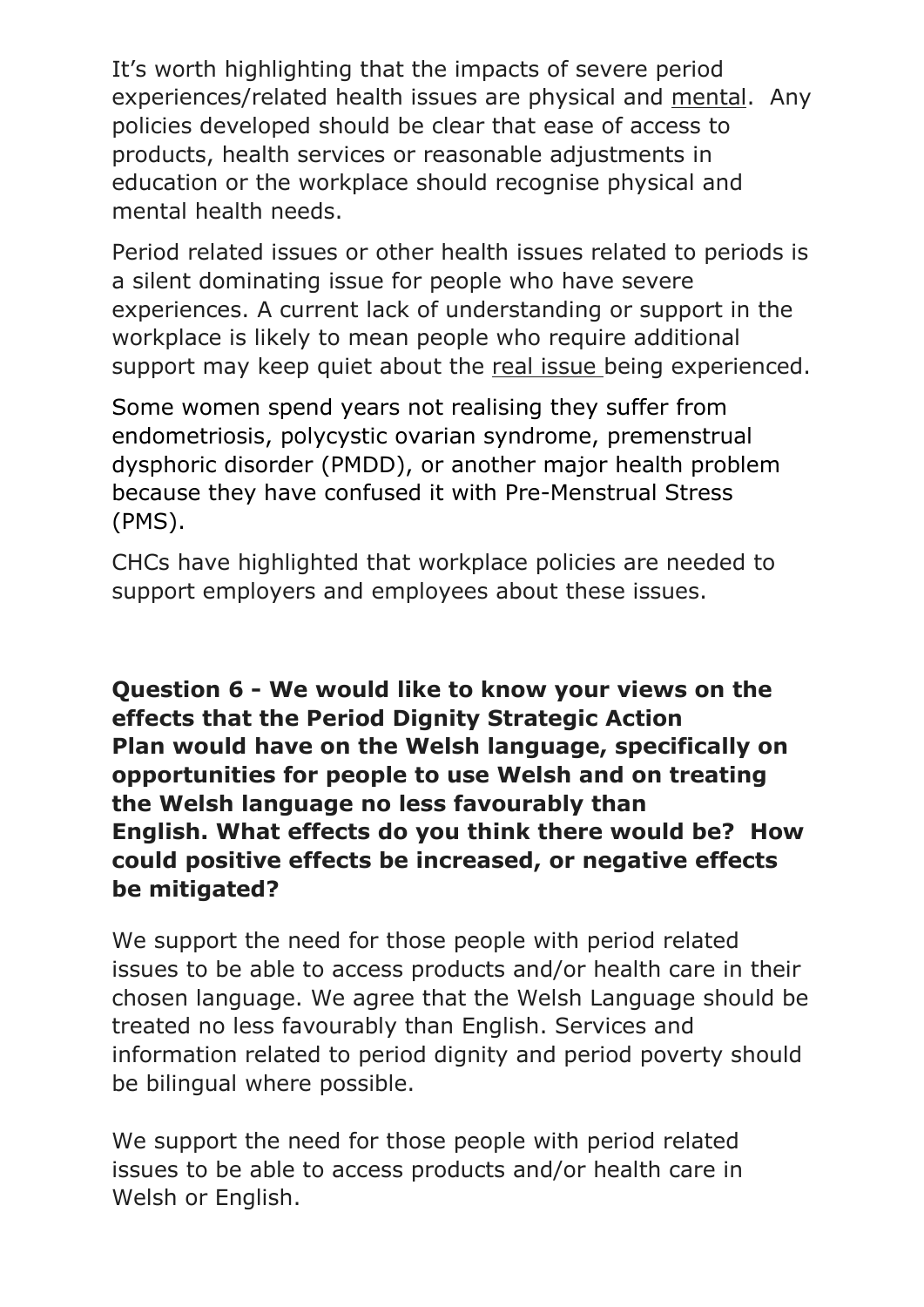**Question 7 - Please also explain how you believe the Period Dignity Strategic Action Plan could be formulated or changed so as to have positive effects or increased positive effects on opportunities for people to use the Welsh language and on treating the Welsh language no less favourably than the English language, and no adverse effects on opportunities for people to use the Welsh language and on treating the Welsh language no less favourably than the English language.**

Explore the possibility for the Ministerial Period Dignity Roundtable and Welsh Government Equality and Communications teams to work with/link in with the Welsh Language Standardisation Panel to ensure parity and standardising of mainstream terminology of both languages.

#### **Question 8 - We have asked a number of specific questions. If you have any related issues which we have not specifically addressed, please use this space to report them:**

We support the need for those people with period related issues to be able to access products and/or health care in their chosen language. This also includes providing written information in other languages (not just Welsh and English) and an easy read format.